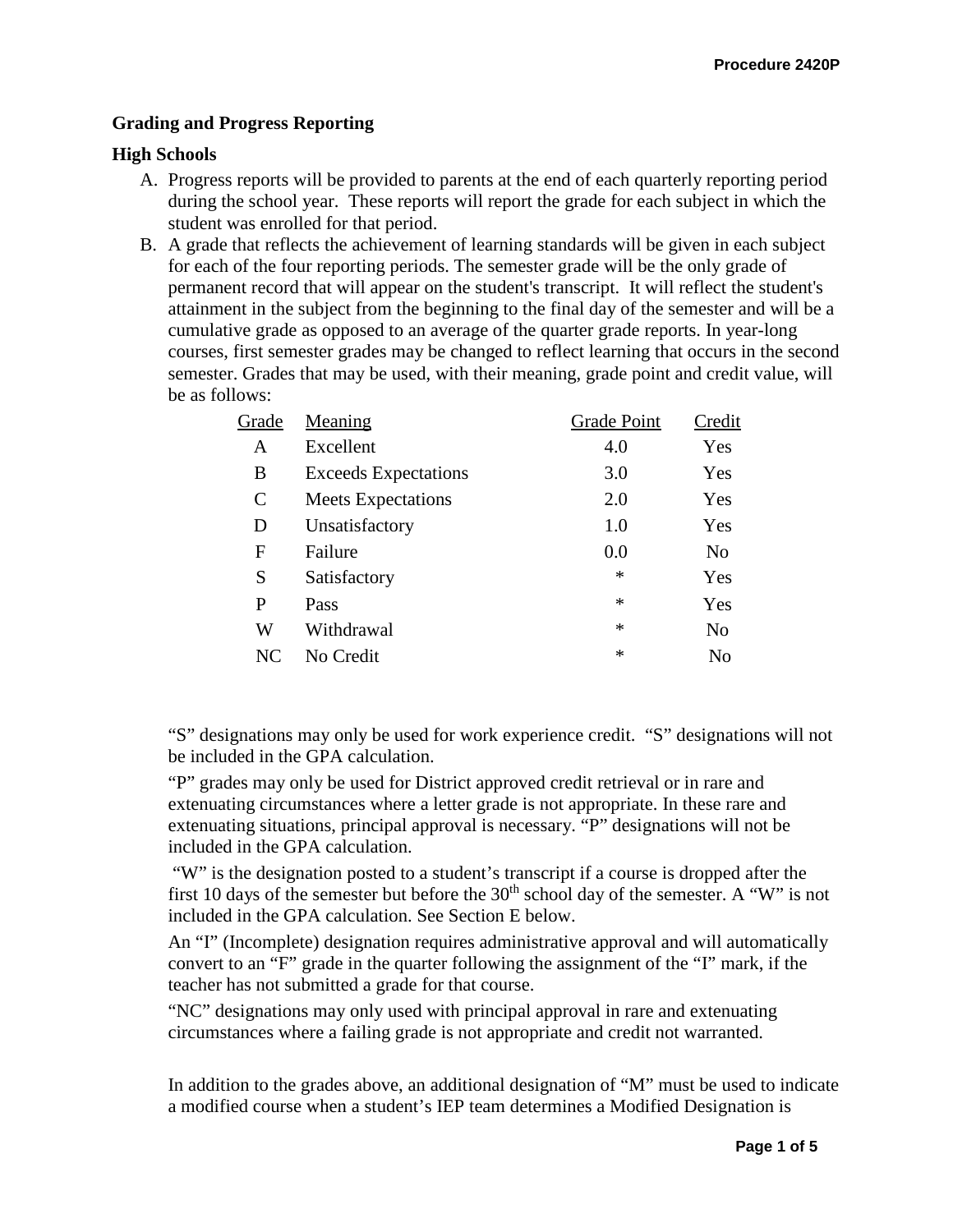appropriate to access the general education curriculum. The IEP team decision must be based on a demonstrated need, present levels of performance and be appropriately documented in the IEP. Parents must be informed that the decision and implications of a Modified Designation.

Teachers may select comments from a District approved list to describe academic progress.

- C. Grades earned in high school courses taken in middle school will reflect the student's attainment in the course from the first day to the final day of the semester and will be a cumulative grade as opposed to an average of quarter grade reports. Students who did not attend a Bellevue middle school, who wish to request high school credit for a course taken prior to enrollment in Bellevue School District must submit a grade report from their former school with a copy of the course description.
- D. A student who enrolls mid-semester in the Bellevue School District from another district and has a class that is not offered will be granted a .25 credit as long as she/he was passing the class when

they transferred, and she/he had attended the class for at least half of a semester. This also means that when such a student is placed in a BSD course, to fill out their schedule, they will earn .25 credits as long as they are able to complete the last half of the semester with a grade of D or better.

- E. If a student drops a course after the first quarter, and does not add a course in the same academic discipline, the quarter grade will be posted to the transcript. Students who change levels in an academic area or change from one elective to another elective in the same content area will receive .5 credit and grade in the new course at the end of the semester.
- F. An interim progress report is required during the interval between quarters if the student's achievement in a subject is known to be unsatisfactory (D or F). During the second quarter of a semester, an interim progress report will be issued as early in the quarter as practicable to allow the student time to improve before the end of the semester. The interim report will consist of notification to the parents(s) and/or guardians(s) for the specific purpose of describing unsatisfactory interim progress. A failing grade (F) grade may not be assigned as the semester grade if an interim progress report was not issued.
- G. High school teachers shall update student assignment grades regularly (at a minimum every ten (10) school days) on the District's online reporting system for viewing by students and their families. All assignments and tests shall be graded as soon as reasonably possible, but in no event more than fifteen (15) school days after the assignment or test is turned in. All assignments received within twenty (20) school days of the end of the first semester must be posted within twelve (12) school days.
- H. At the beginning of each school year, principals will discuss assessment and grade reporting practices at a staff meeting. Topics will include, but not be limited to, Board and school policies and procedures, student assessment and evaluation research and best practice and other relevant topics.
- I. Best Practices in Assessment, Grading and Reporting are included in Procedure 2420P-Exhibit A. The exhibit provides definitions of and purposes for assessment, grading and reporting as well as a list of best practices in assessment, grading and reporting. The list of best practices is not prescriptive and is intended as guidance.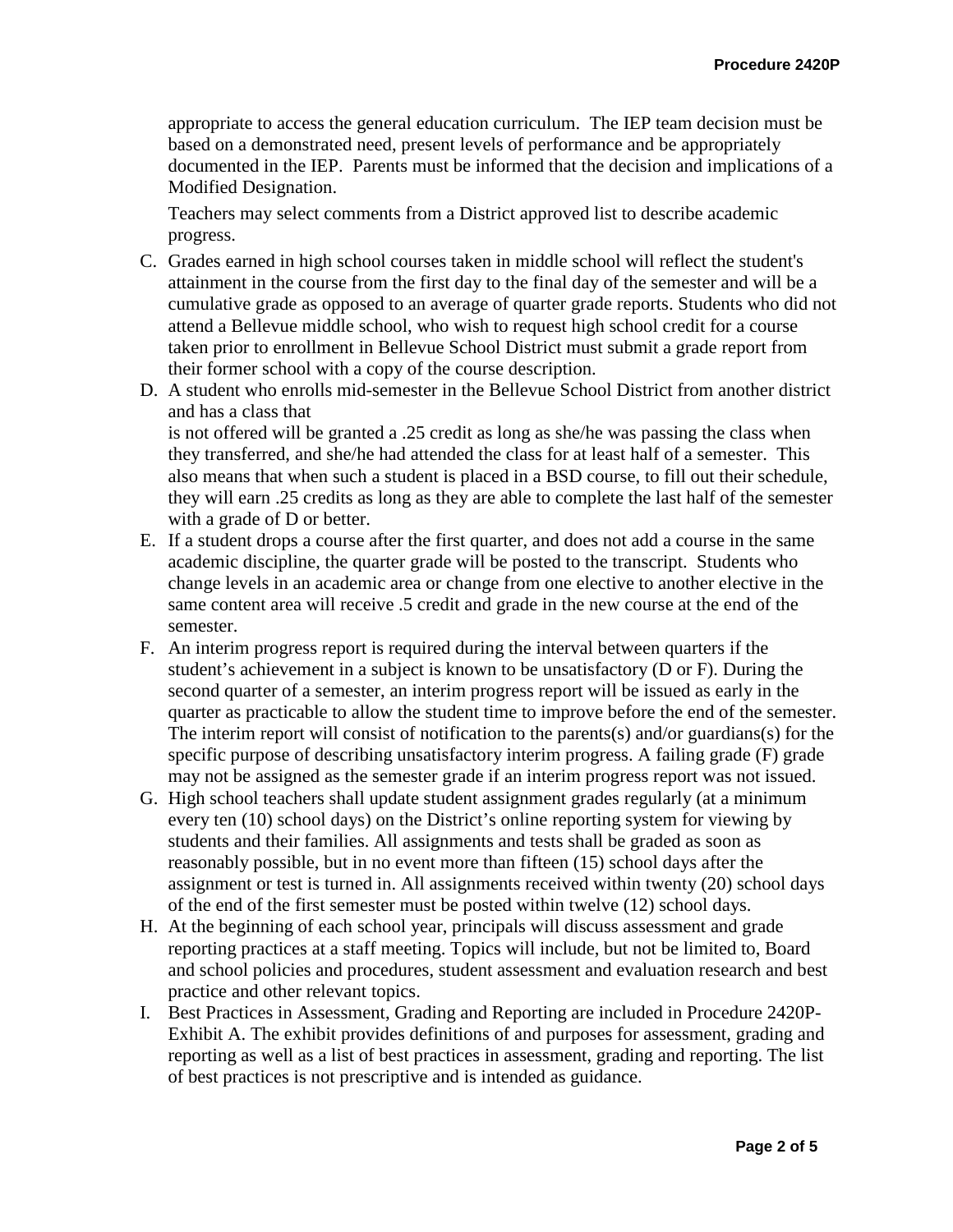- J. No single project, test, research paper or other assignment can have such a bearing on the student's grade as to cause the student to receive a failing grade at the quarter or semester reporting date.
- K. Students withdrawing from school at any time prior to the last 10 days of the semester will receive a W for each course. Students withdrawing from school in the last 10 days of the semester will receive a semester credit and grade.

## **Middle Schools**

- A. Progress reports will be provided to parents at the end of each quarterly reporting period during the school year. These reports will report the grade for each subject in which the student was enrolled for that period. Quarter grades may be changed to reflect learning that occurs in a subsequent quarter (s).
- B. A grade that reflects the achievement of learning standards will be given in each subject for each of the four reporting periods. The quarter grades will reflect the student's attainment in the subject from the beginning to the final day of the quarter. Grades that may be used, with their meaning and grade point value, will be as follows:

| Grade | Meaning                     | <b>Grade Point</b> |
|-------|-----------------------------|--------------------|
| A     | Excellent                   | 4.0                |
| B     | <b>Exceeds Expectations</b> | 3.0                |
| C     | <b>Meets Expectations</b>   | 2.0                |
| D     | Unsatisfactory              | 1.0                |
| F     | Failure                     | 0.0                |
| р     | Pass                        | $\ast$             |

"P" designations may only used with principal approval in rare and extenuating circumstances where a letter grade is not appropriate. "P" designations will not be included in the GPA calculation.

An "I" (Incomplete) may be recorded and will automatically convert to an "F" grade in the quarter following the assignment of the "I" if the teacher has not submitted a grade for that course.

Teachers may select comments from a District approved list to describe academic progress.

Parent-teacher conferences will take place before the end of the first semester. The date and format will be determined by each middle school. Additionally, teachers will schedule conferences with parents/guardians of students they feel would benefit from more information not contained on the progress report. Students may be involved in these conferences when the parent and teacher agree that such participation is appropriate for the age of the student and the content of the conference.

C. Middle school teachers shall update student assignment grades regularly (at a minimum every ten (10) school days) on the District's online reporting system for viewing by students and their families. All assignments and tests shall be graded as soon as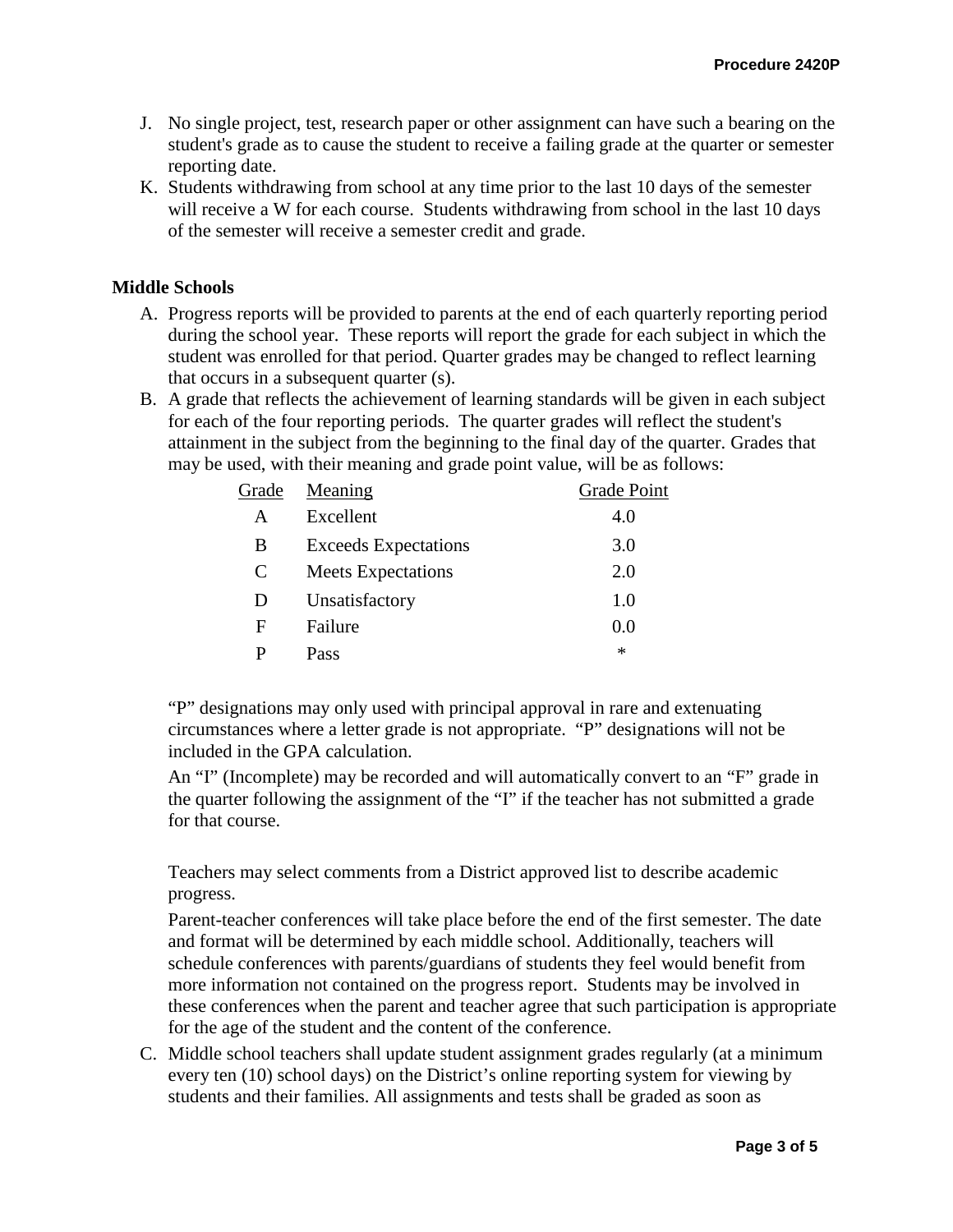reasonably possible, but in no event more than fifteen (15) school days after the assignment or test is turned in. All assignments received within twenty (20) school days of the end of the first semester must be posted within twelve (12) school days.

- D. At the beginning of each school year, principals will discuss assessment and grade reporting practices at a staff meeting. Topics will include, but not be limited to, Board and school policies and procedures, student assessment and evaluation research and best practice and other relevant topics.
- E. Best Practices in Assessment, Grading and Reporting are included in Procedure 2420P-Exhibit A. The exhibit provides definitions of and purposes for assessment, grading and reporting as well as a list of best practices in assessment, grading and reporting. The list of best practices is not prescriptive and is intended as guidance.
- F. No single project, test, research paper or other assignment can have such a bearing on the student's grade as to cause the student to receive a failing grade at the quarter or semester reporting date.

## **Elementary Schools**

- A. Progress reports will be provided to parents/guardians at the end of each semester reporting period during the school year. These reports will provide a score for each subject in which the student received instruction for that semester.
- B. A score that reflects the achievement of learning standards will be given in each subject for each of the two reporting periods. The semester score will reflect the student's attainment in the subject from the beginning day to the final day of the semester and will be a cumulative score as opposed to an average of the reports. Scores that may be used, with their meaning, will be as follows:

| Score                       | Meaning                    |
|-----------------------------|----------------------------|
| 4                           | <b>Exceeds Standards</b>   |
| 3                           | Meets Standards            |
| $\mathcal{D}_{\mathcal{L}}$ | <b>Approaches Standard</b> |
| 1                           | <b>Below Standard</b>      |
|                             |                            |

- NI Not Introduced
- A Adapted Program (IEP)

Each teacher will provide narrative comments to describe the student's academic progress.

- C. Parent-teacher conferences will be held in the fall (prior to winter break) for each student. Targeted conferences will be held in the spring with parents/guardians of students not meeting grade level standards, as well as those the teacher believes would benefit from more information not contained on the progress report. Students may be involved in conferences when the parent and teacher agree that such participation is appropriate considering the age of the student and the content of the conference.
- D. At the beginning of each school year, principals will discuss assessment and grade reporting practices at a staff meeting. Topics will include, but not be limited to, Board and school policies and procedures, student assessment and evaluation research and best practice and other relevant topics.